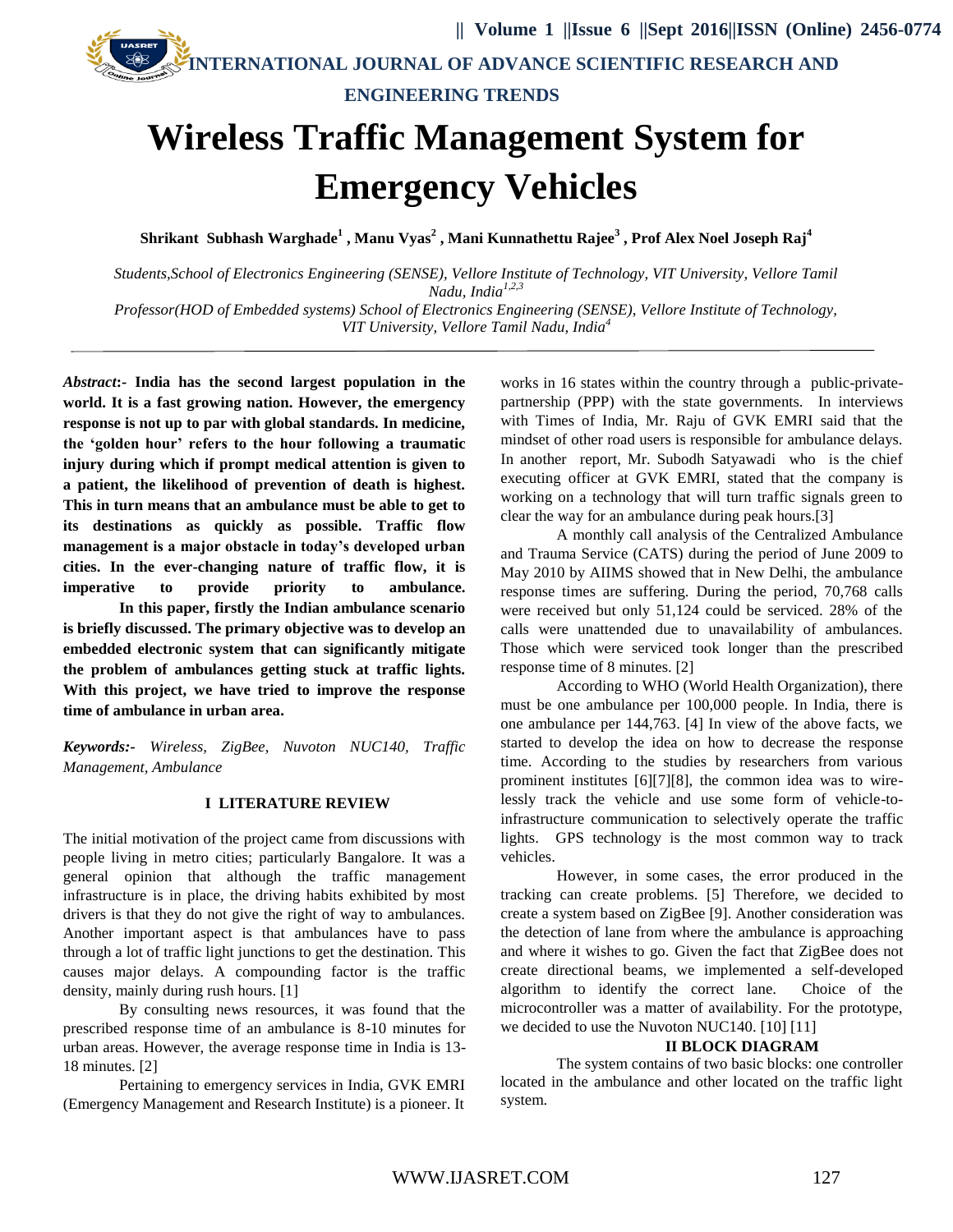

 **INTERNATIONAL JOURNAL OF ADVANCE SCIENTIFIC RESEARCH AND**

**ENGINEERING TRENDS**



*Figure 1 Block Diagram of the system*

The ambulance block consists of a microcontroller interfaced with a ZigBee module and a pair of switches. The driver uses the switches to send the signals to the traffic light controller. The ambulance-to-traffic light communication is done with the use of the ZigBee modules interfaced to the microcontroller.

The traffic light block consists of a microcontroller interfaced with the traffic light array and a ZigBee module. When the module receives a message from its network, it initiates the UART transmission to the controller and the controller responds to the input message by producing the suitable response sequence.

# **III FLOW CHART**

The device in normal operational mode operates the normal traffic sequence in the lanes by the use of the GPIO ports. The lane traffic sequences are controlled by a timer and the pre-defined sequence executes in a continuous loop.



*Figure 2 Flow Chart*

On receiving a serial signal from the ambulance module, the traffic light module responds. The microcontroller responds to the incoming UART signature message. On identifying the trigger message from an emergency vehicle, the controller initiates a red signal to all the streets and sequentially produces red-yellow combination on each of the lanes, one at a time. When the ambulance responds with the second confirmation message, the lane under consideration at that instant is given green signal. The status of signal is maintained until the vehicle goes out of the coverage and the system resumes normal mode of operation afterwards.

# **IV DETAILS OF EXPERIMENTATIONS, ANALYSIS, MODELING**

# *A. Hardware*

*1) ZigBee:-* Now-a-days for the home automation systems researchers are giving more attention towards low-power RF radios. The most common technologies which are used to implement these systems are Z-wave, Insteon, Wavenis, Bluetooth, Wi-Fi and ZigBee[9]. ZigBee has been selected for the implementation because of its features. ZigBee can provide a good range for communication as compared to other technologies when the data needs to be transmitted at a data rate of few Kb/s. ZigBee is having following features

*Table 1 features of zigbee*

| Parameter                             | <b>Value</b>              |
|---------------------------------------|---------------------------|
| Range                                 | 10 - 100 Meters           |
| Extensions                            | Automatic                 |
| Power Supply                          | Years                     |
| Complicity                            | 20 kbps 40 kbps 250 kbps  |
| <b>Frequency Range</b>                | 868 MHz, 916 MHz, 2.4 GHz |
| <b>Network Nodes</b>                  | 65535                     |
| Linking time                          | $30 \text{ ms}$           |
| Cost of terminal unit                 | Low                       |
| Security                              | 128 bit AES               |
| Integration levels and<br>reliability | High                      |
| Prime Cost                            | Low                       |

WWW.IJASRET.COM 128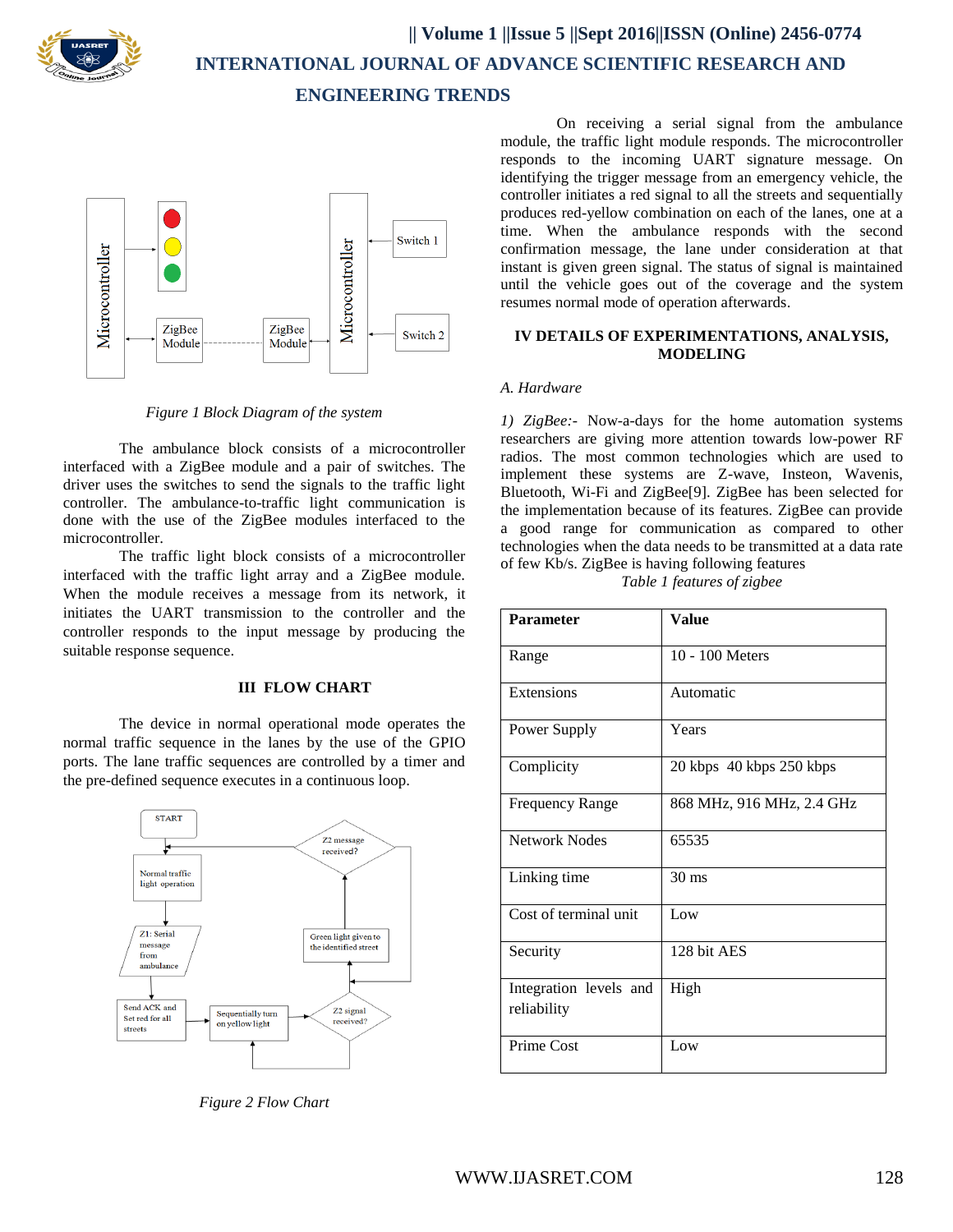

 **INTERNATIONAL JOURNAL OF ADVANCE SCIENTIFIC RESEARCH AND**

# **ENGINEERING TRENDS**

*2) XBee:-* XBee Series 2 has improved power output and data protocols. Complex mesh networks can be created using series 2 modules. A very reliable and simple communication can be established this way. It can be easily established between microcontrollers, computers, and other systems with a serial port. XBee Series 2 supports point to point and multi-point networks.



*Figure 3 Pin diagram of XBee*



*Figure 4 XBee Module with adapters*

*3) Nuvoton NUC140:-* The NuMicro™ NUC140 Nuvoton development board is an ARM Cortex M0 based microcontroller board which gives an easy access to the 32-bit microcontroller based development [10]. The board is provided with a lot of communication interfaces so that it can meet the requirements for industrial applications such as sensor and control applications. Its cost is same as that of the 8-bit microcontroller.

The board comes with a highly reliable connectivity line with support for full speed USB 2.0 along with other communication protocol support such as CAN, I2C, SPI, RS232 UART etc. The board comes with a wide variety of peripherals to suite various applications. They include timers, RTC and Watchdog for timing applications. ADC, UART, GPIO, and comparator are available for external interfacing.

# *B. Software*

*1) Keil :-* The new Keil µVision4 IDE is intended to improve engineer's profitability, empowering quicker, more productive system advancement. µVision4 presents an adaptable window administration framework, empowering the user to move and customize singular windows to any place on the visual surface including backing for multiple monitors. Numerous new features have been added to µVision4 and those are [multiple](http://www.keil.com/uvision/uV4_FlexWin.asp)  [monitor,](http://www.keil.com/uvision/uV4_FlexWin.asp) system viewer, debug-restore views, multi-project workspace, source and disassembly linking, memory window freeze, device simulation, support for hardware debug adapters.

*2) X-CTU:-* X-CTU is freely available by Digi which is the manufacturer of XBee. X-CTU is used to configure, manage and test XBee modules and networks. XBees are easily configurable. XBee modules need to configured for three most important settings and those are Personal Area network (PAN ID), My Address (source address), and the destination address. Most of the XBee modules operate on the 2.4GHz band using IEEE 802.15.4 protocol. The PAN ID can be any value between 0 to 0xFFFF. The XBee modules can communicate with each other only if they have the same PAN ID. Each XBee is having a unique address knows as My Address. The destination address is the address of the XBee with which communication needs to performed.

# **V RANGE TEST**

The ZigBee modules were tested in open-air environment to check and confirm the range of communication.

*Methodology –*

X-CTU has an in-built range testing tool. There were two kinds of tests performed.

i. Stationary test –

In this test, the ZigBee modules were kept at a measured distance from each other. 10 packets were sent and the number of packets received was observed. The test was performed at 100, 150 and more than 150 meters.

ii. Mobile test –

In this test, the ZigBee modules were relatively in motion. One ZigBee was stationary while other was moved. 35 packets were sent and the number of packets received was observed. The test was performed twice: once by moving the ZigBee modules away and secondly towards each other.

The following results were obtained –

1. Between 0 to 100 meters –

In this range, the success rate was 100%

2. Between 100 to 150 meters –

In this range, the success rate was 60% (average).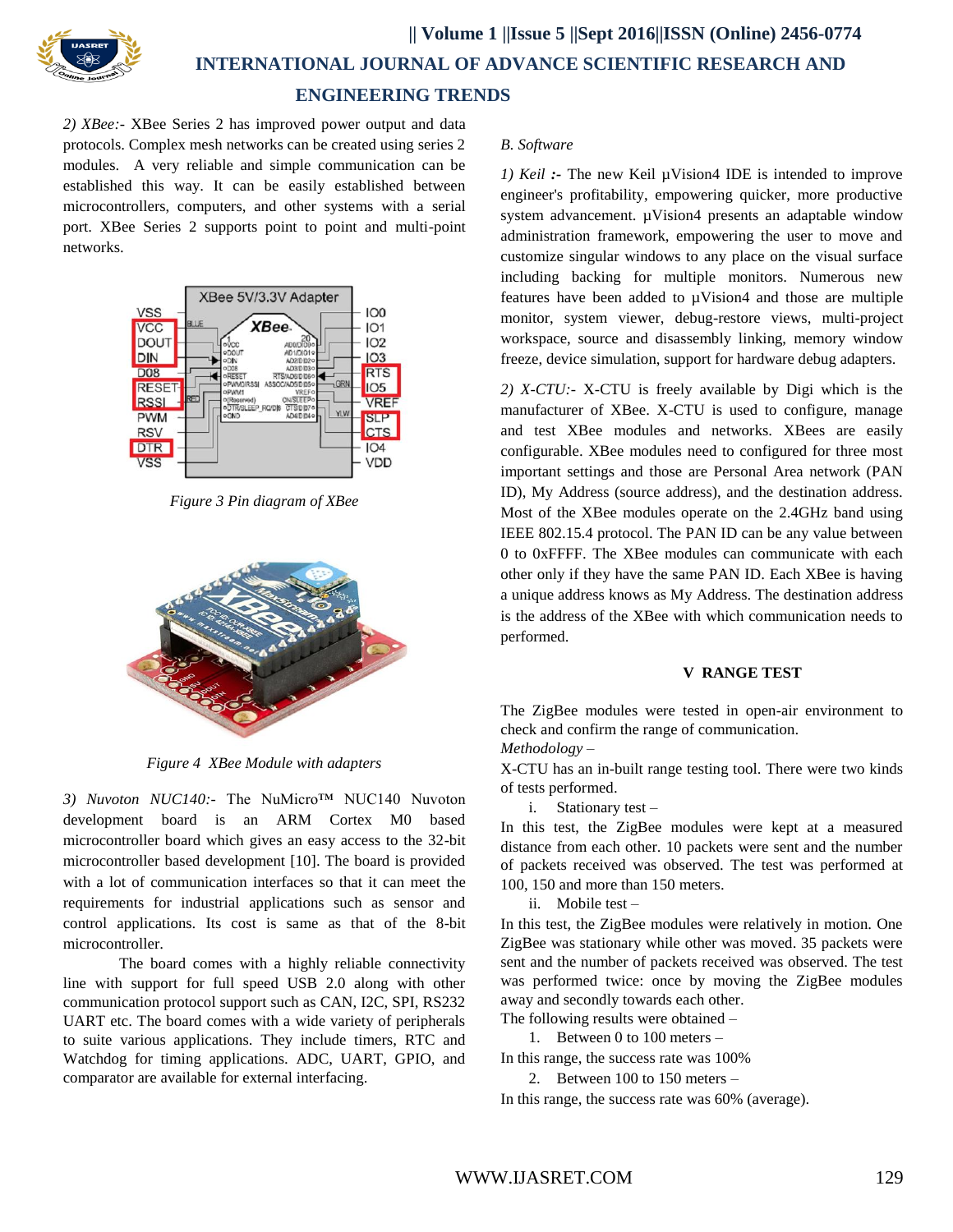

 **|| Volume 1 ||Issue 5 ||Sept 2016||ISSN (Online) 2456-0774**

 **INTERNATIONAL JOURNAL OF ADVANCE SCIENTIFIC RESEARCH AND ENGINEERING TRENDS**

3. Over 150 meters –

The success rate dropped significantly and quickly to 2% (average).

*Table 2 range test observations*









*Figure 7 moving away*



*Figure 8 moving towards*



In the final plot, the dotted lines represent the two period moving average. These lines show the average expectation of success for intermediate values in the graph.

With this test, we are able to conclude that the ZigBee modules can communicate with 100% success at the range of 100 meters or below. This range should be sufficient for the ambulance.

# **VI RESULT AND FUTURE SCOPE**

The aim of the project was to achieve the reduction in response time for an ambulance by reducing the waiting time at traffic signals. In the project, the system was developed with use of ZigBee. In the event that the ambulance gets a stuck in a traffic rush created by a red signal, it can request for the green signal so that the time lost in waiting for the green can be avoided. Thus the problem of prolonged waiting is resolved by the use of this embedded system.

The system is simple in design and can be applied to the existing infrastructure at a low cost while proving to be effective in practice. It is easy to operate and robust in design.

There are some possible improvements to the system. Firstly, in order to make system more reliable and secure, the communication between the modules can be encrypted. Secondly, a driver identification system can also be incorporated so that only an authorized user can activate the system. Thirdly, the system can be made cloud-powered to achieve better accuracy and maintain a running-record of ambulance paths. With this, the reliability can be increased further.

# **REFERENCES**

[1[\]http://www.npr.org/sections/goatsandsoda/2014/09/12/34773](http://www.npr.org/sections/goatsandsoda/2014/09/12/347733838/make-way-for-ambulances-theyre-stuck-in-bangalore-traffic) [3838/make-way-for-ambulances-theyre-stuck-in-bangalore](http://www.npr.org/sections/goatsandsoda/2014/09/12/347733838/make-way-for-ambulances-theyre-stuck-in-bangalore-traffic)[traffic](http://www.npr.org/sections/goatsandsoda/2014/09/12/347733838/make-way-for-ambulances-theyre-stuck-in-bangalore-traffic)

[2]http://timesofindia.indiatimes.com/city/delhi/ampnbspAmbul ance-service-needs-an-overhaul/articleshow/11275110.cms? [3[\]http://blogs.wsj.com/indiarealtime/2014/10/16/indias-](http://blogs.wsj.com/indiarealtime/2014/10/16/indias-%20%20%20ambulance-emergency/)